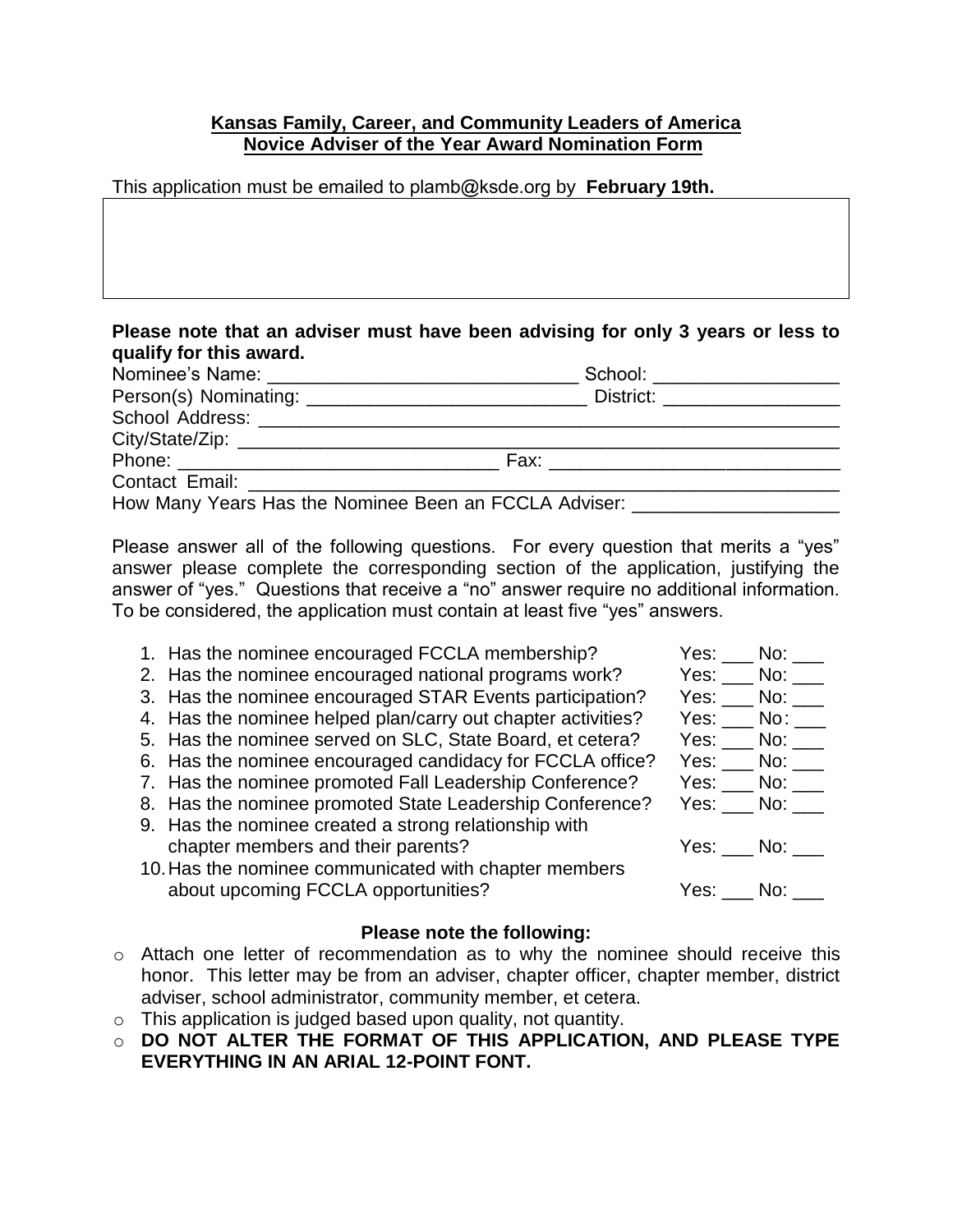1. Please discuss the nominee's work with encouraging FCCLA membership

2. Please discuss the nominee's work with promoting national programs work

3. Please discuss the nominee's work with encouraging STAR Events participation

4. Please discuss the nominee's work with planning/carrying out chapter activities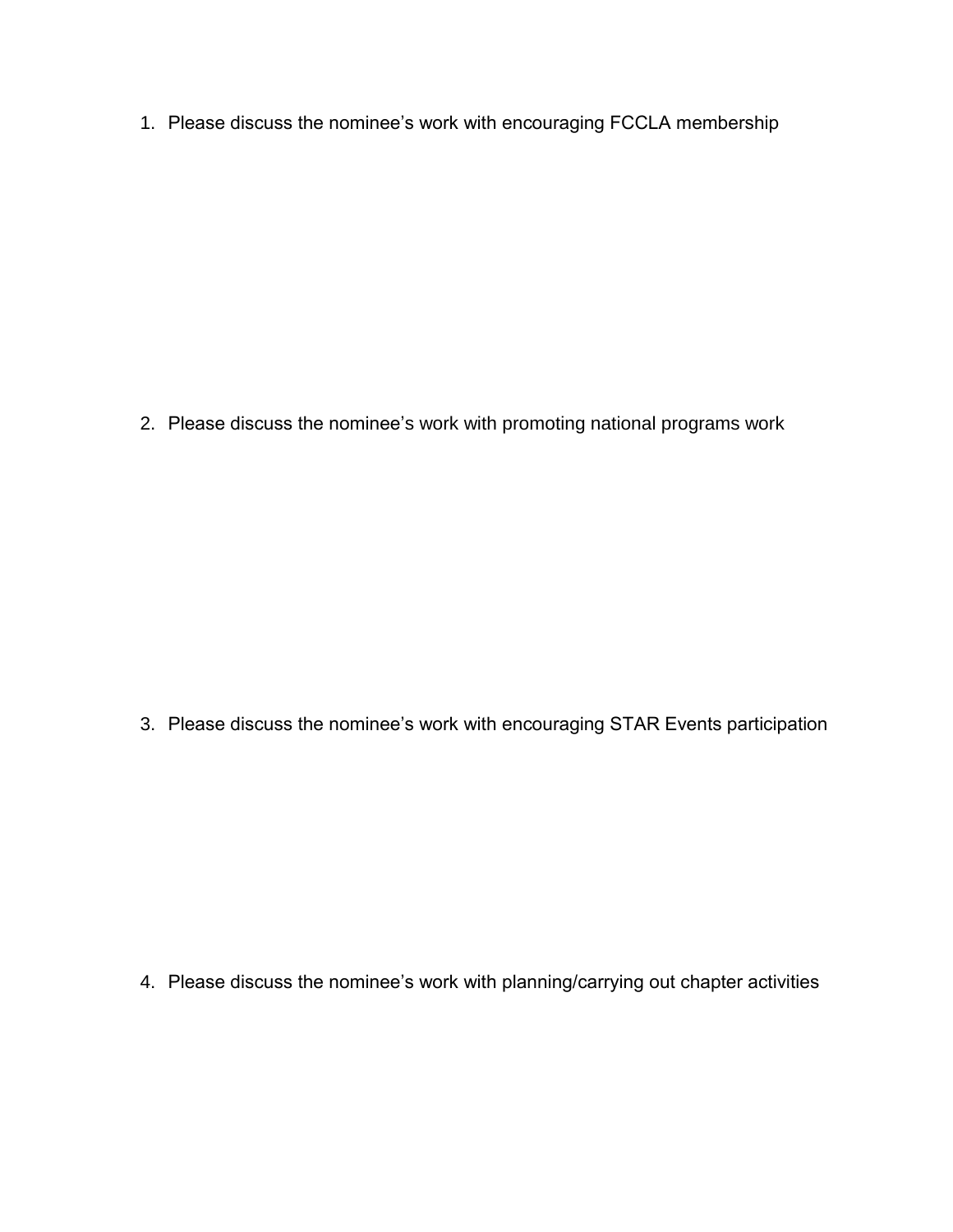5. Please discuss the nominee's work with SLC, State Board, etc.

6. Please discuss the nominee's work with encouraging FCCLA office candidacy

7. Please discuss the nominee's work with promoting Fall Leadership Conference.

8. Please discuss the nominee's work with promoting State Leadership Conference.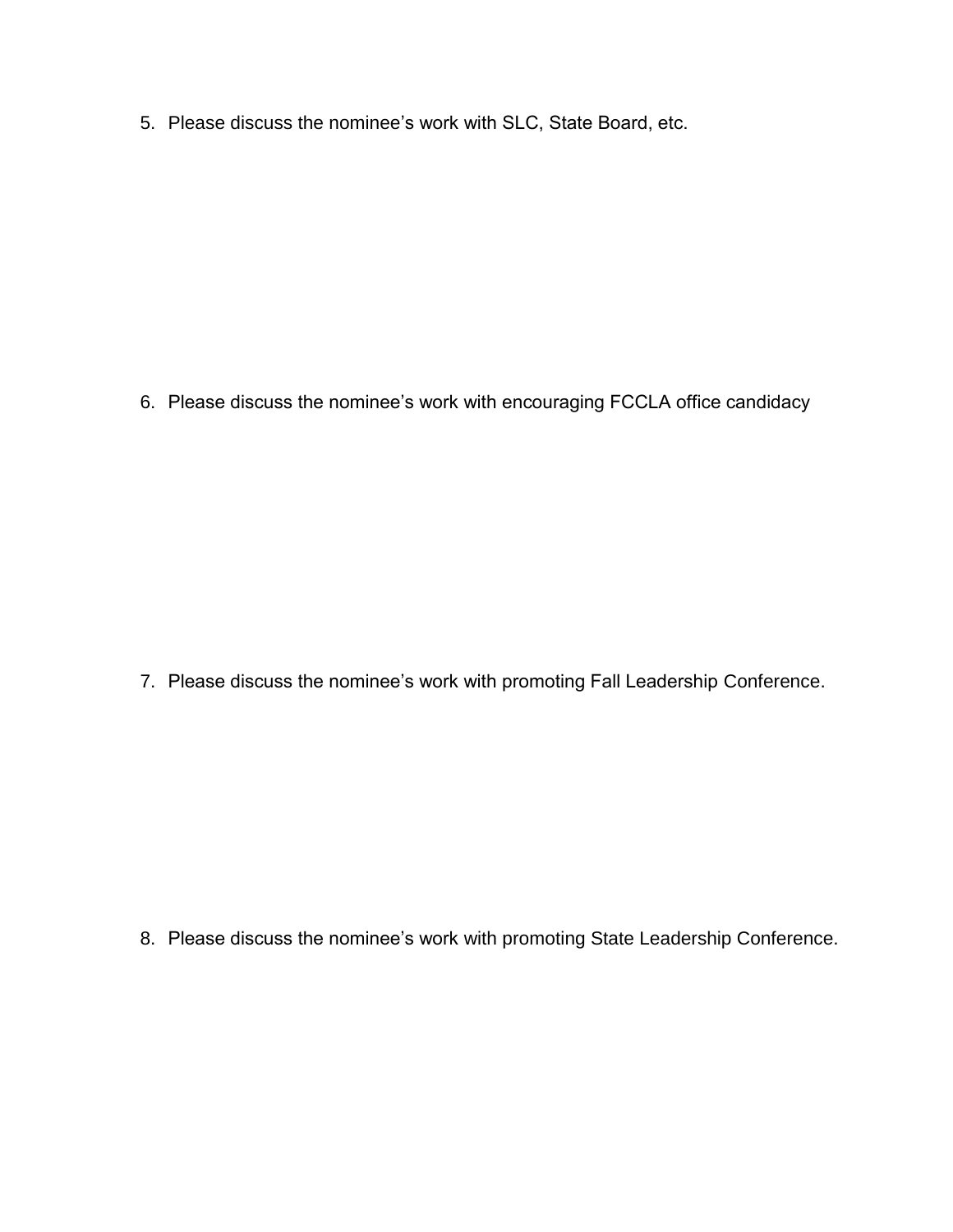9. Please discuss the relationship between the nominee, her students, and their parents.

10.Please discuss how the nominee communicated with students and kept them updated and informed.